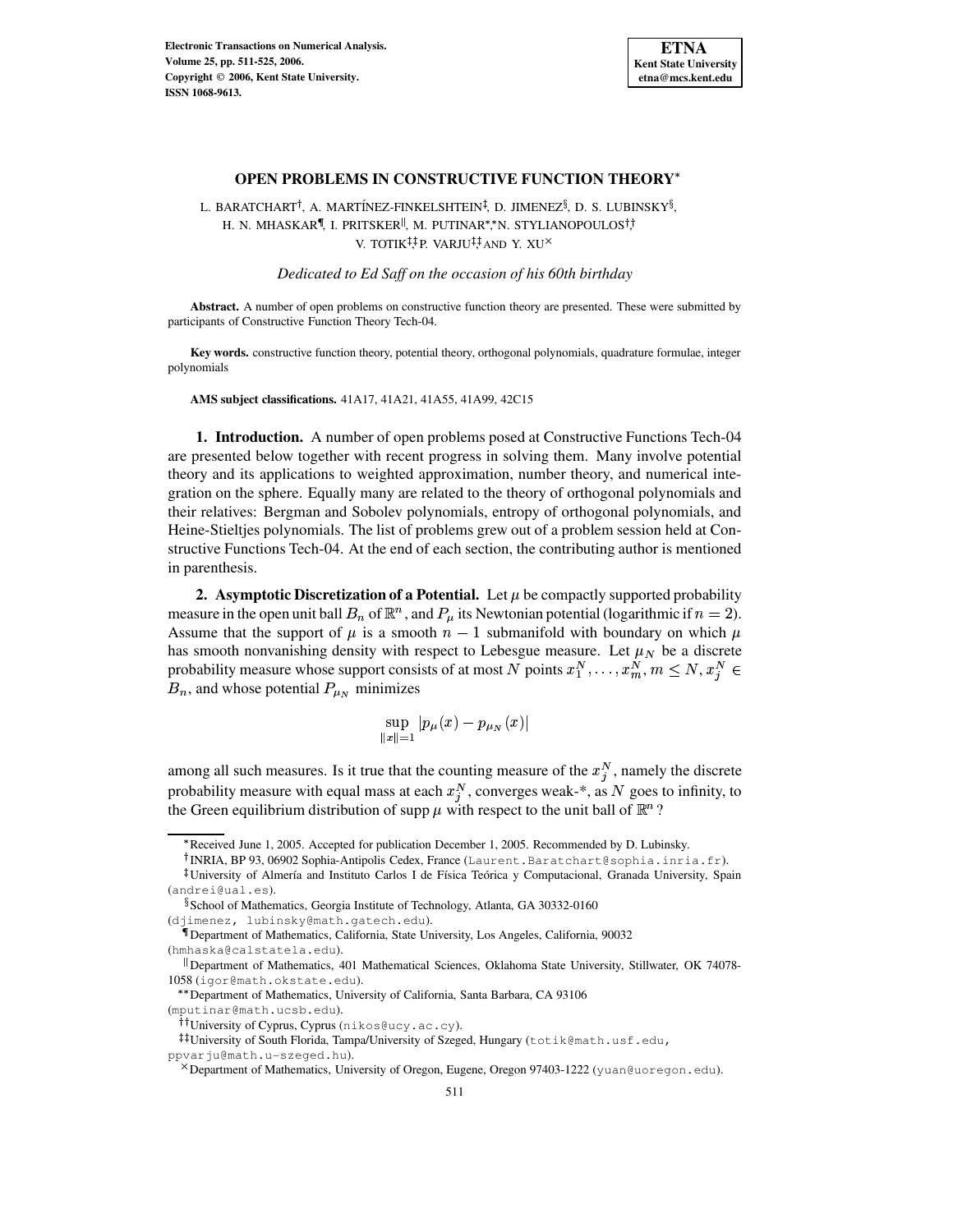<span id="page-1-0"></span>(Baratchart)

**3. Heine-Stieltjes Polynomials.** Let  $\mathbb{P}_n$  stand for the class of all algebraic polynomials of degree at most  $n \in \mathbb{N}$ . The *generalized Lamé differential* equation (in algebraic form) is

(3.1) 
$$
A(x)E''(x) + B(x)E'(x) + C(x)E(x) = 0,
$$

where A, B are polynomials of degree  $p + 1$ , p, respectively, and  $C \in \mathbb{P}_{p-1}$ . The case  $p = 1$ corresponds to the hypergeometric differential equation, and  $p = 2$ , to the Heun's equation; see [\[31\]](#page-13-0). Heine [\[14\]](#page-13-1) proved that for every  $N \in \mathbb{N}$  there exist *at most* 

$$
\sigma(N)=\binom{N+p-1}{N}
$$

different polynomials C in [\(3.1\)](#page-1-0) such that this equation admits a polynomial solution  $y_N \in$  $\mathbb{P}_N$ . These coefficients C are called Van Vleck polynomials, and the corresponding polynomial solutions  $E$  are known as Heine-Stieltjes polynomials. Moreover, Szegő [\[36,](#page-13-2)  $\S 6.8$ ] cites this result saying that "Heine asserts that, in general, there are exactly  $\sigma(N)$  determinations of  $C$  of this kind".

QUESTION 3.1. *If you are lucky enough to be able to read XIX century style German, try* [\[14\]](#page-13-1)*. Heine uses some complicated arguments about the number of solutions of a system of nonlinear equations. As far as I know, there is no modern proof of Heine's result. Also, is it possible to characterize the exceptional cases when the number of different Van Vleck polynomials is strictly less than*  $\sigma(N)$ ?

Assume that the coefficients of  $(3.1)$  depend on the parameter N, and we are interested in the asymptotic zero distribution of the Heine-Stieltjes polynomials  $\{y_N\}$  as  $N \to \infty$ ; see  $[19]$  for some results in this sense. One way we may proceed is to reduce  $(3.1)$  to the Riccati form, rewriting it in terms of  $h_N = y'_N / y_N$ :

$$
A_N(z) (h_N^2(z) + h'_N(z)) + B_N(z)h_N(z) + C_N(z) = 0.
$$

Observing that  $h_N/N$  is the Cauchy transform of the unit zero counting measure of  $y_N$ 's, and assuming that  $A_N$ ,  $B_N/N$  and  $C_N/N^2$  are uniformly bounded, we may take limits along appropriate subsequences in order to find an expression for the Cauchy transform

<span id="page-1-1"></span>
$$
\widehat{\mu}(z) = \int \frac{1}{z-t}\,d\mu(t)
$$

of the limit distribution  $\mu$ . In general it will have the form

$$
\widehat{\mu}(z)^2 = r(z),
$$

where  $r$  is an analytic function. This expression is valid in *every* connected component of  $\mathbb{C} \setminus \text{supp}(\mu)$ , where r must be holomorphic.

QUESTION 3.2. *Provided we have obtained that*

$$
\widehat{u}(z)^2 = \frac{1}{z^2-1}
$$

~

in every connected component of  $\mathbb{C} \setminus \mathrm{supp}(\mu)$ , is it true that necessarily  $\mu$  is the equilibrium *measure* of  $[-1, 1]$ ?

QUESTION 3.3. *More generally, if we know that is a positive unit Borel measure compactly supported on , and that is a rational function (the same in every connected*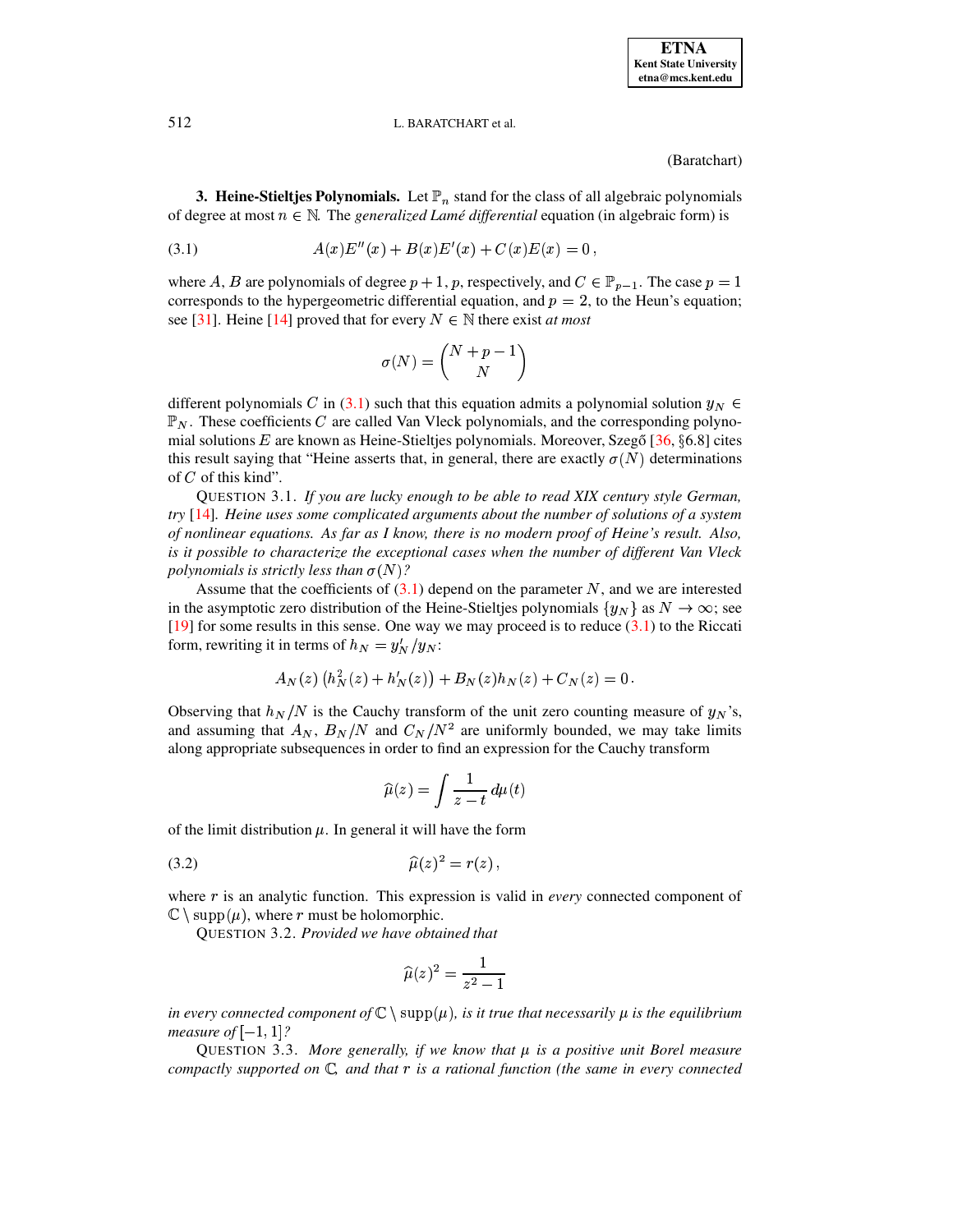**ETNA Kent State University etna@mcs.kent.edu**

#### OPEN PROBLEMS 513

*component* of  $\mathbb{C} \setminus \text{supp}(\mu)$ , *does equation* [\(3.2\)](#page-1-1) *determine uniquely*  $\mu$ ? *Is it true that in this*  $case \text{ supp}(\mu)$  does not have interior points in  $\mathbb{C}$ ?

If the answer to this question is "yes", the support of  $\mu$  must be a union of trajectories of the quadratic differential  $r(z)dz^2$ . In the case when  $A_N$  and  $B_N$  do not depend on N these trajectories are characterized by their minimum capacity in the class of all cuts of the plane making  $\sqrt{r}$  single-valued, i.e. by a min-max property of the logarithmic energy; see [\[33\]](#page-13-4).

QUESTION 3.4. *Is there an electrostatic model for the zeros of Heine-Stieltjes polynomials, describing their location in terms of a min-max property of the corresponding energy?*

The answer is "yes", for instance, for the classical Jacobi polynomials, but the situation is not clear in general.

(Martínez-Finkelshtein)

**4. Non-Standard Orthogonal Polynomials.** Let  $\mu_0$  and  $\mu_1$  be two Borel measures on such that at least one of them has an infinite number of points of increase. Monic *Sobolev orthogonal polynomials*  $Q_n$  are those minimizing the norm

$$
\|q\|^2 = \|q\|_{L^2(\mu_0)}^2 + \|q'\|_{L^2(\mu_1)}^2 \,,
$$

(where prime denotes derivative) in the class of all monic polynomials of degree n. If  $\mu_1$ is a discrete measure, polynomials  $Q_n$  are known as *discrete* Sobolev, otherwise they are *continuous*. Their asymptotic properties have been studied by several authors; see e.g. [\[17\]](#page-13-5) for the discrete case, and  $[16, 20, 21]$  $[16, 20, 21]$  $[16, 20, 21]$  $[16, 20, 21]$  $[16, 20, 21]$  for the continuous. Nevertheless, many open questions still remain, among which my favorites are:

QUESTION 4.1. *Is there any matrix Riemann-Hilbert characterization of this kind of orthogonality?*

QUESTION 4.2. *What is the strong asymptotics of*  $\{Q_n\}$  *if*  $\mu_1$ ,  $\mu_2$  are absolutely con<sup>t</sup> *tinuous measures from the Szego˝ class with disjoint or at least non-coincident supports? For the*  $n$ *-th root asymptotics, see* [\[12\]](#page-13-9)*, and for zero location,* [\[9\]](#page-13-10)*.* 

The *balanced* monic Sobolev orthogonal polynomials minimize the norm depending on their degree,

$$
||q||_n^2 = ||q||_{L^2(\mu_0)}^2 + \left\|\frac{q'}{n}\right\|_{L^2(\mu_1)}^2,
$$

in the class of all monic polynomials of degree  $n$ . For a narrow class of measures (absolutely continuous on  $[-1, 1]$  and satisfying a certain algebraic relation) it have been proved in [\[1\]](#page-12-0) that  $Q_n$ 's behave as the standard polynomials orthogonal with respect to the "combined" measure

$$
d\mu^*(x) = \left(\mu'_0(x) + \frac{\mu'_1(x)}{1-x^2}\right) dx, \quad x \in (-1,1).
$$

QUESTION 4.3. *Is this result valid under in a more general situation?*

Finally, let  $\gamma$  be a Jordan arc or curve (say, an interval), and  $\varphi$  a function holomorphic in a neighborhood of  $\gamma$ . In some cases it is possible to prove the existence and uniqueness (up to normalization) of a sequence of polynomials  $P_n$ ,  $\deg P_n = n$ , such that

$$
\int_\gamma P_n(z) \varphi^k(z) w(z)\,dz = 0, \quad k=0,1,\ldots,n-1.
$$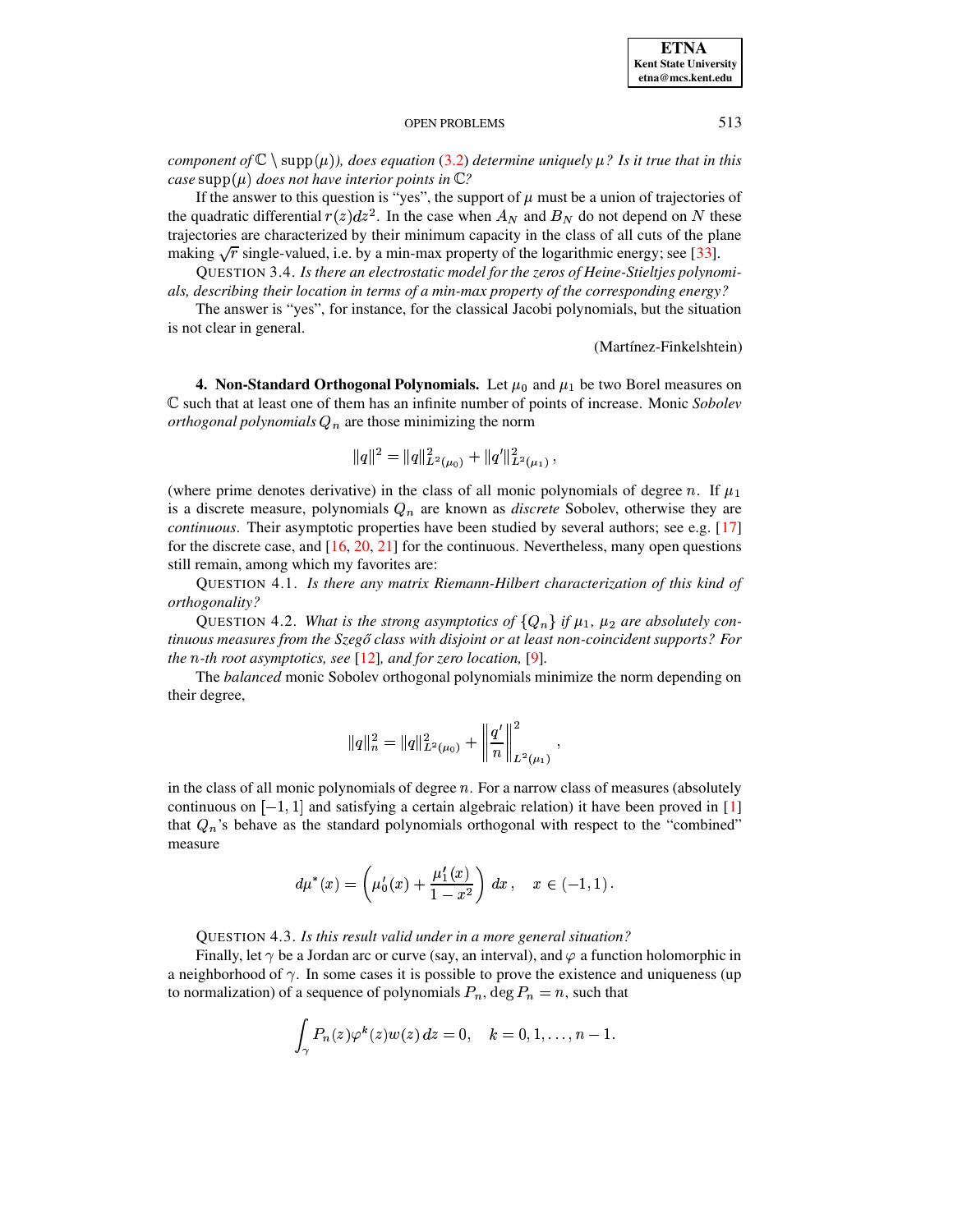QUESTION 4.4. *Is it possible to characterize polynomials*  $P_n$  *in terms of a matrix Riemann-Hilbert problem?*

Observe that orthogonality with respect to powers  $z^k$  is naturally connected with the Cauchy integral, and this in its turn, has a nice Riemann-Hilbert problem associated via Sokhotski-Plemelj formulas. A related question is: is there any other kernel with a nice jump condition associated?

(Martínez-Finkelshtein)

**5. Entropy of Orthogonal Polynomials.** Assume that  $\{p_n\}$  is a sequence of orthonormal polynomials with respect to a unit positive weight  $\omega$  on  $\mathbb{R}$ . The Boltzmann-Shannon entropy of these polynomials is defined as

$$
E_n \stackrel{\text{\tiny def}}{=} -\int p_n^2(x) \log \left( p_n^2(x) \right) \ \omega(x) dx \, .
$$

There are two mathematical problems of absolutely different nature related with these quantities:

- (i) Explicit formula or at least a stable numerical algorithm for computation of  $E_n$  for any reasonable  $n \in \mathbb{N}$ ;
- (ii) The asymptotic analysis of  $E_n$  as  $n \to \infty$ .

Regarding (i), general explicit formulas for  $E_n$  have been obtained for the Gegenbauer polynomials with index  $\lambda = 0$  (Chebyshev),  $\lambda = 1$  (Chebyshev of the second kind) and  $\lambda = 2$ only. In particular, it has been shown in [\[8,](#page-12-1) [43\]](#page-14-0) that for Chebyshev polynomials,  $E_n =$  $\log(2) - 1$ , for all  $n \in \mathbb{N}$ . Moreover, as it follows from [\[2\]](#page-12-2), for the unit weight  $\omega$  on  $[-1, 1]$ ,  $\log(2) - 1$  is the asymptotically maximum value that  $E_n$  can achieve.

QUESTION 5.1. *Does the property*  $E_n \equiv const$  *characterize the family of Chebyshev polynomials? The answer is* "yes" *in the Bernstein-Szegő class* (see [\[2\]](#page-12-2)), *but what about, say the whole Szego˝ class?*

QUESTION 5.2. *Is there any other family of polynomials for which*  $E_n$  *has a compact closed expression?*

In [\[4\]](#page-12-3) a stable algorithm for computing  $E_n$  for a unit weight  $\omega$  on  $[-1, 1]$  has been found. It uses the coefficients of the three-terms recurrent relation for the  $p_n$ 's as the only input, in the spirit of the well-known procedure for the computation of the gaussian quadratures.

QUESTION 5.3. *Is it possible to extend this method (or to find an alternative one) for the case of the unbounded interval of orthogonality?*

<span id="page-3-0"></span>Problem (ii) is closely related to the strong (or at least,  $L^{2+\epsilon}$ ) asymptotics of the polynomials. In [\[18\]](#page-13-11) it was shown that under rather general conditions,

(5.1) 
$$
E_n = \int_{a_{-n}}^{a_n} \frac{\log \omega(x)}{\sqrt{(a_n - x)(x - a_{-n})}} dx (1 + o(1)), \quad n \to \infty,
$$

where  $a_{\pm n}$  are the well-known Mhaskar-Rakhmanov-Saff numbers.

QUESTION 5.4. *The Pollaczek polynomials*  $p_n(x; \lambda, a, b)$  are orthogonal on  $[-1, 1]$  with *respect to the unit weight*

<span id="page-3-1"></span>
$$
\omega(x;\lambda,a,b)=\frac{2^{2\lambda}\ (\lambda+a)}{2\pi\ \Gamma(2\lambda)}\,(1-x^2)^{\lambda-1/2}\ e^{\left(2\arccos x-\pi\right)\frac{ax+b}{\sqrt{1-x^2}}}\ \left|\Gamma(\lambda+i\frac{ax+b}{\sqrt{1-x^2}})\right|^2\ .
$$

*They also satisfy the three-term recurrence relation*

$$
x p_n(x; \lambda, a, b) = a_{n+1} p_{n+1}(x; \lambda, a, b) + b_n p_n(x; \lambda, a, b) + a_n p_{n-1}(x; \lambda, a, b),
$$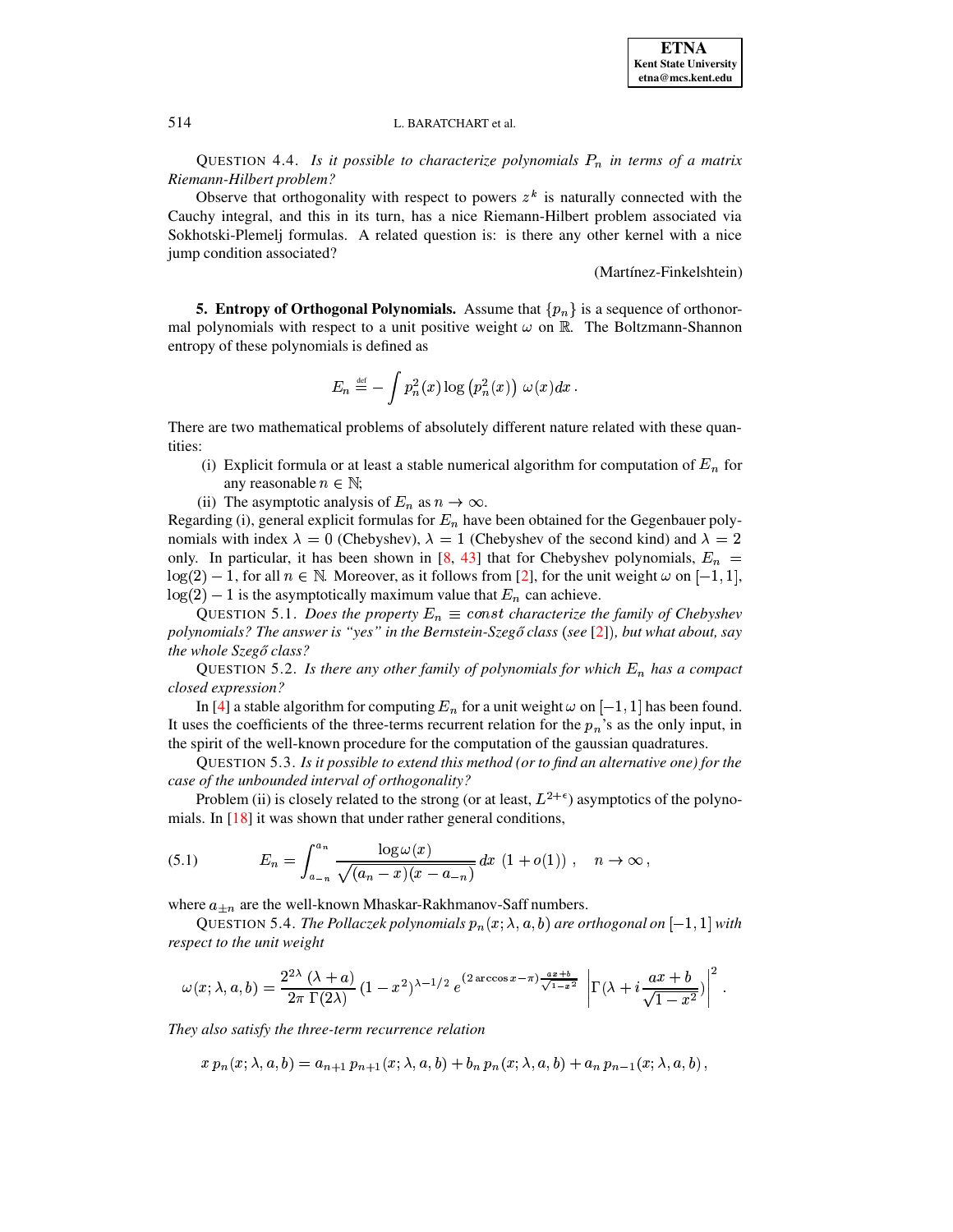## **OPEN PROBLEMS**

with

$$
a_n = \frac{1}{2} \sqrt{\frac{n(n+2\lambda-1)}{(n+\lambda+a)(n+\lambda+a-1)}}, \quad b_n = -\frac{b}{n+\lambda+a}
$$

As it follows from [2], for these polynomials  $E_n$  diverges. However, they do not satisfy the conditions of [18]. Is formula  $(5.1)$  still valid?

If  $\mu$  and  $\nu$  are two Borel (generally speaking, real signed) measures on  $\mathbb{C}$ , we denote by

$$
I[\nu,\mu] = -\iint \ln|z-t| \, d\nu(t) \, d\mu(z)
$$

their mutual energy. With each polynomial

$$
p_n(z) = \gamma_n \prod_{j=1}^n \left( z - \zeta_j^{(n)} \right)
$$

we can associate naturally two probability measures:

<span id="page-4-1"></span>
$$
\lambda_n = \frac{1}{n} \sum_{j=1}^n \delta_{\zeta_j^{(n)}} \quad \text{and} \quad d\nu_n(x) = p_n^2(x) d\mu(x) .
$$

Both measures are standard objects of study in the analytic theory of orthogonal polynomials. For instance, the normalized zero counting measure  $\lambda_n$  is closely connected with the *n*-th root asymptotics of  $p_n$ , and as was shown by Rakhmanov in his pioneering work [30],  $\nu_n$  is associated with the behavior of the ratio  $p_{n+1}/p_n$  as  $n \to \infty$ .

A nice link between the entropy and the logarithmic potential theory is established by the following identity: if  $\gamma_n > 0$  is the leading coefficient of  $p_n$ , then

$$
(5.2) \t\t\t E_n = -2\log(\gamma_n) + 2n I[\lambda_n, \nu_n].
$$

Hence, if we know the asymptotic behavior of the entropy, it gives us information about the mutual energy  $I[\lambda_n, \nu_n]$ , and viceversa.

Assume that  $\omega$  is a weight on  $[-1, 1]$ , strictly positive a. e. on the interval. Then both  $\lambda_n$ and  $\nu_n$  tend (in a weak-star sense) to the equilibrium measure of the interval,  $\mu$ , and it is not surprising at all to find out that  $I[\lambda_n, \nu_n] \to I[\mu, \mu] = \log(2)$ . But what about the next term of the asymptotics of the energy, does it depend on the weight  $\omega$ ? From the results of [2] it follows that for a large subset of the Szegő class (for instance, for weights satisfying that

$$
\sup_{n}\int_{-1}^{1}\left(p_{n}^{2}(x)\right)^{1+\varepsilon}\omega(x)\,dx<\infty
$$

<span id="page-4-0"></span>for a  $\varepsilon > 0$ ), we have

(5.3) 
$$
I[\lambda_n, \nu_n] = \log(2) - \frac{1}{2n} + o\left(\frac{1}{n}\right), \quad n \to \infty.
$$

<span id="page-4-2"></span>QUESTION 5.5. What is the explanation of this "universal" behavior of the second term? Is the constant  $1/2$  appearing there the logarithmic capacity of the support of the measure of orthogonality? Is there any direct proof of  $(5.3)$  which does not use  $(5.2)$ ? Is (5.3) still valid in a larger class of weights  $\omega$ ?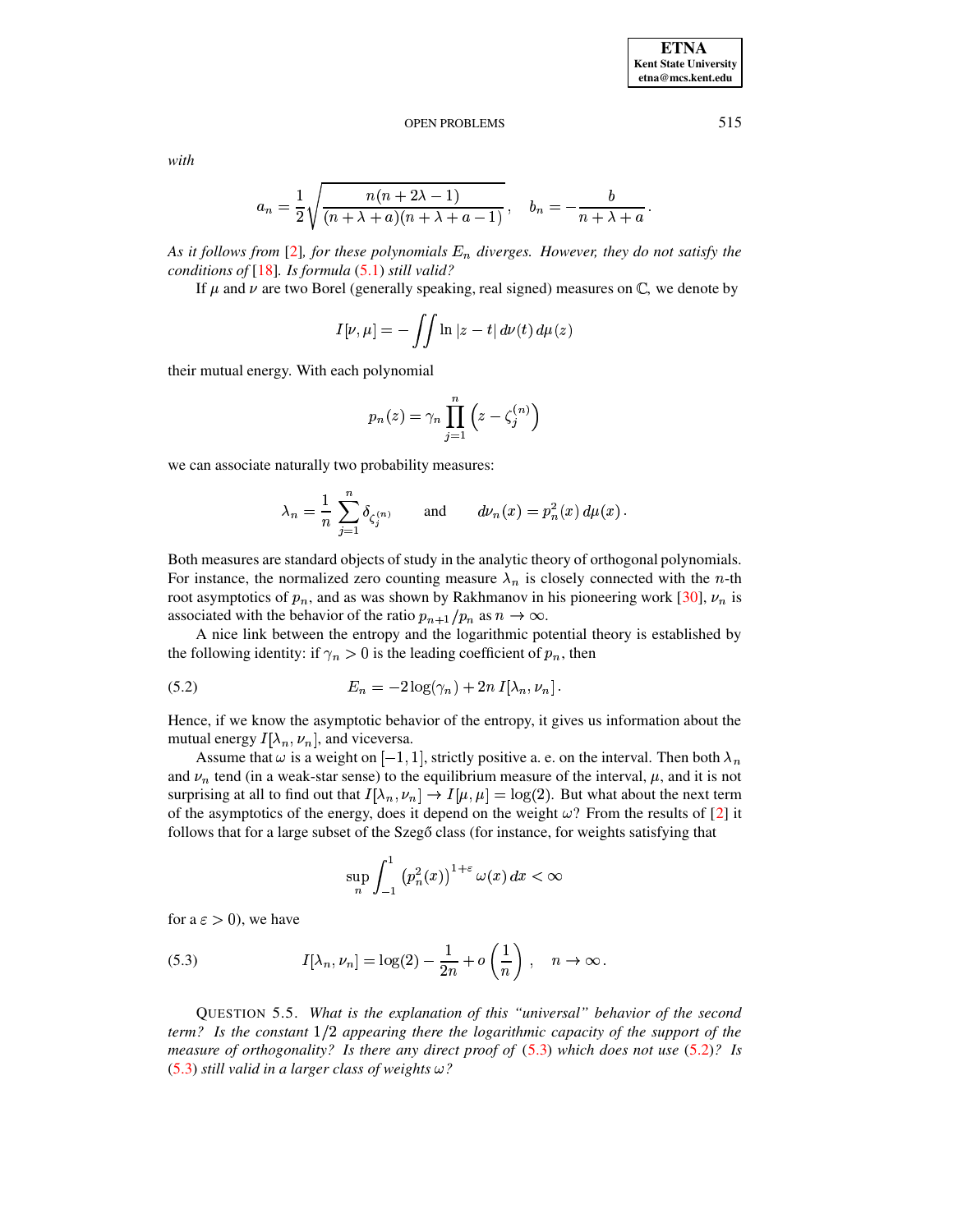Finally, if  $p_n$  is now a sequence of polynomials orthonormal with respect to a varying weight,

$$
\int_{\Delta} p_n(x) p_k(x) \omega^n(x) dx = \delta_{nk}, \quad k = 0, 1, \ldots, n,
$$

the asymptotic behavior or  $E_n$  is described in terms of the equilibrium measure in the external field  $Q(x) = -\log(\omega(x))$ : if K is its support, and  $\mu_K$  is the Robin distribution on K, then

(5.4) 
$$
E_n = -2n \int_{\Delta} Q \, d\mu_K + o(n) \, , \quad n \to \infty \, .
$$

This formula was established in [3] only for the case when  $\omega$  is the Jacobi or Laguerre weight.

QUESTION 5.6. Is this result valid in a more general setting, say when  $K$  is an interval?

We note that after the conference, there has been some progress in the study of the asymptotic behavior of the entropy in the case when the weight does not satisfy the Szegő condition (Ouestion 5.4). According to  $[22]$ , formula  $(5.1)$  is valid also for Pollaczek polynomials  $p_n(x; \lambda, a, 0)$  with  $a > 0$  and  $\lambda > 1$ ; see notation in the statement of Question 5.4. Moreover, for these polynomials the following asymptotic behavior for the mutual energy  $I[\lambda_n, \nu_n]$ holds:

$$
I[\lambda_n, \nu_n] = \log(2) - \frac{1 - 2a}{2n} + o\left(\frac{1}{n}\right), \quad n \to \infty.
$$

Obviously, for  $a = 0$  we recover (5.3). Since  $p_n(x; \lambda, 0, 0)$  are just the well-known Gegenbauer polynomials, a natural addendum to Question 5.5 is: *does the asymptotic behavior* (5.3) characterize the class of weights on  $[-1,1]$  satisfying the Szegő condition?

(Martínez-Finkelshtein)

**6. Minimizing Multiplier Polynomials.** In some investigations of Padé approximation, the following problem arises: let Q be a given polynomial of degree n, and  $|z| < 1$ . Find a polynomial  $S$  of degree  $n$  that minimizes

$$
\Lambda_n\left(Q;z\right) = \frac{\max_{|t|=1} |QS| \left(t\right)}{|QS| \left(z\right)}
$$

over all polynomials S of degree  $\leq n$ . That is,

$$
\Lambda_n(Q; z) = \inf_{\deg(S) \le n} \frac{\max_{|t|=1} |QS| (t)}{|QS| (z)}.
$$

If

$$
Q\left(z\right) = \prod_{j=1}^{n} \left(z - z_j\right),
$$

then it is easy to see that

$$
\Lambda_n(Q; z) \leq \prod_{j=1}^n \Lambda_1(\ell_j; z),
$$

where for each  $j$ ,

$$
\ell_j(t)=t-z_j.
$$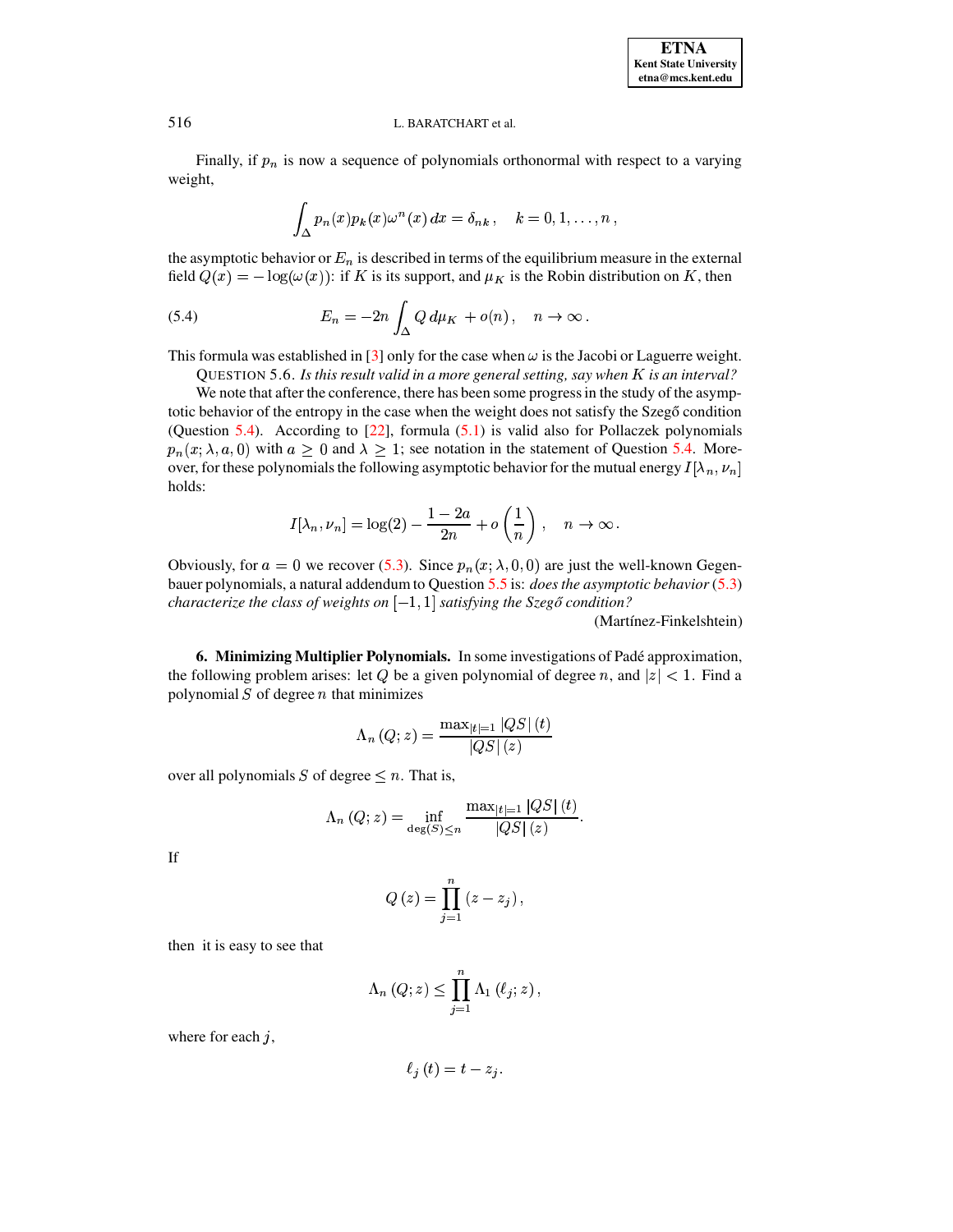**ETNA Kent State University**  $etna@mcs. kent.edu$ 

#### **OPEN PROBLEMS**

QUESTION 6.1. (*I)* Compute  $\Lambda_1(\ell;z)$ , where  $\ell(t) = t - a$  is a linear function. (II) Ultimately, one would like to estimate quantities such as

$$
meas \{z : |z| \le 1 \text{ and } \Lambda_n(Q; z) \ge r \},
$$

where meas denotes planar Lebesgue measure and  $r > 0$ .

Even part (I) of this problem is less trivial than it seems.

The following estimate for  $\Lambda_1(\ell; z)$  was proved by David Jimenez, a graduate student in the School of Mathematics, Georgia Institute of Technology.

THEOREM 6.1. Let  $\ell(t) = t - a$ . Then for  $|z| \leq 1$ ,

 $\left(a\right)$ 

$$
\Lambda_1(\ell;z)\leq \frac{1+|a|}{|z-a|}.
$$

 $(b)$ 

$$
\frac{1+|a|}{2|z-a|} \leq \Lambda_1(\ell;z) \leq \frac{1+|a|}{|z-a|}
$$

*Proof.* (a) Firstly,

$$
\Lambda_1 (\ell;z) \le \frac{\max_{|t|=1} |t-a|}{|z-a|} \le \frac{1+|a|}{|z-a|}.
$$

(b) Note that for each  $b \in \mathbb{C}$ ,

$$
|t-b|\geq \sqrt{1+|b|^2}
$$

for at least half of all t on the unit circle. (If  $b = 0$ , then it hold for all t. If  $b \neq 0$ , it holds as long as the triangle with vertices  $b, t$  and  $0$  is obtuse.) Therefore, for at least two points  $t$  on the unit circle,

$$
|t-b| |t-a| \ge \sqrt{1+|b|^2} \sqrt{1+|a|^2}.
$$

So

$$
\Lambda_1 (\ell;z) \geq \inf_{b \in \mathbb{C}} \frac{\sqrt{1+|b|^2}\sqrt{1+|a|^2}}{|z-b||z-a|}.
$$

Here

$$
\sqrt{1+|b|^2} \ge \frac{1}{\sqrt{2}} (1+|b|) \ge \frac{1}{\sqrt{2}} |z-b|.
$$

So

$$
\Lambda_1 (\ell;z) \geq \frac{1}{\sqrt{2}} \frac{\sqrt{1+|a|^2}}{|z-a|} \geq \frac{1+|a|}{2|z-a|}. \qquad \Box
$$

(Lubinsky)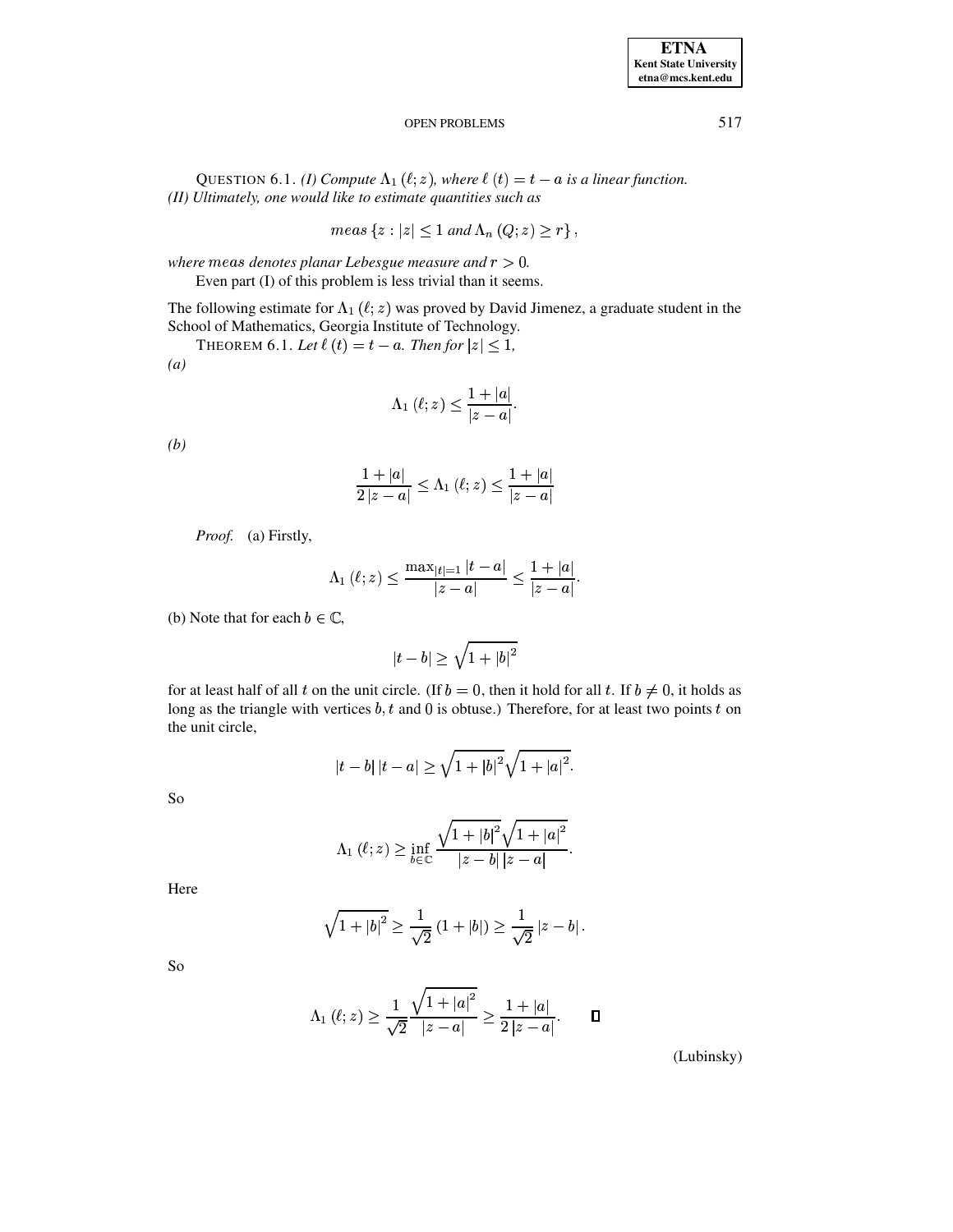7. Quadrature Formulae and Weighted Approximation. It is well known [24, 32] that under suitable conditions on  $W(x) = \exp(-Q(x))$ , there exists, for every integer  $n \ge 1$ , a unique probability measure  $\mu_{W,n}$ , supported on  $[-1, 1]$  that maximizes

$$
\int \int \log |W(a_n x)W(a_n t)(x-t)| \, d\nu(x) d\nu(t)
$$

among all compactly supported probability measures  $\nu$  supported on  $\mathbb{R}$ , where  $a_u$  is defined by

$$
u = \frac{2}{\pi} \int_0^1 a_u t Q'(a_u t) \frac{dt}{\sqrt{1 - t^2}}, \qquad u > 0.
$$

It will be interesting to prove the following analogue of a theorem of Erdős, Kroó, and Szabados  $[10]$ .

QUESTION 7.1. Let  $x_{k,n}$  be distinct points on  $\mathbb{R}$ , W be a weight function such that the measures  $\mu_{W,n}$  are supported on  $[-1,1]$ . The following are equivalent.

(a) To every f with  $Wf \in C_0(\mathbb{R})$  and  $\epsilon > 0$ , there exists a sequence of polynomials  $r_n \in C_0(\mathbb{R})$  $\Pi_{n(1+\epsilon)}$  such that  $r_n(x_{k,n}) = f(x_{k,n})$  for  $k = 1, \dots, n$ , and  $||(f - r_n)W||_{\infty, \mathbb{R}} \to 0$  as  $n \to \infty$ .

 $(b)$  We have

(7.1) 
$$
\limsup_{n \to \infty} \frac{\#\{k \,:\, x_{k,n}/a_n \in I_n\}}{n\mu_{W,n}(I_n)} \le 1
$$

for every sequence of intervals  $I_n \subseteq [-1,1]$  for which  $\lim_{n\to\infty} n\mu_{W,n}(I_n) \to \infty$ , and

(7.2) 
$$
\liminf_{n \to \infty} n \mu_{W,n}([x_{k+1,n}/a_n, x_{k,n}/a_n]) > 0, \qquad 1 \le k \le n.
$$

It is worth mentioning here that the location and distribution of node systems  $\{x_{k,n}\}\$ that provide a "good" interpolation process has been studied by Szabados [35], Damelin [7], and Vertesi [39, 37].

QUESTION 7.2. Let  $q \geq 1$  be an integer,  $\mathbb{S}^q$  be the unit sphere embedded in the Euclidean space  $\mathbb{R}^{q+1}$ , and  $\mu$  be the volume element of S<sup>q</sup>. We are interested in quadrature formulas of the form

$$
\sum_{\xi \in \mathcal{C}} w_{\xi} f(\xi) \approx \int_{\mathbb{S}^q} f(\mathbf{x}) d\mu(\mathbf{x}),
$$

where C is a finite set of points on  $\mathbb{S}^q$ ,  $w_{\xi}$  are positive numbers, and the formula is required to be exact for spherical polynomials of degree as high as possible. The highest degree of polynomials for which the formula is exact will be called the order of the formula. The formula will be called interpolatory if P is any spherical polynomial of degree at most  $|\mathcal{C}|$ , and  $P(\xi) = 0$  for each  $\xi \in \mathcal{C}$ , then  $P \equiv 0$ . Numerical experiments in [23] suggest that if C is the Saff-Kuijlaars system then one obtains quadrature formulas of nearly the highest order. The questions are: (1) If C is an extremal system of points with respect to some energy problem, does there exists an interpolatory quadrature formula based at these points?  $(2)$ If an interpolatory quadrature formula exists, then is it necessarily based on the extremal points for some discretized energy problem? In this connection, it is noteworthy that Prestin and Rosca [27] have recently obtained interpolatory quadrature formulas, some of which can be thought of as based on a set of tensor product Fekete points with respect to a suitable energy functional.

(Mhaskar)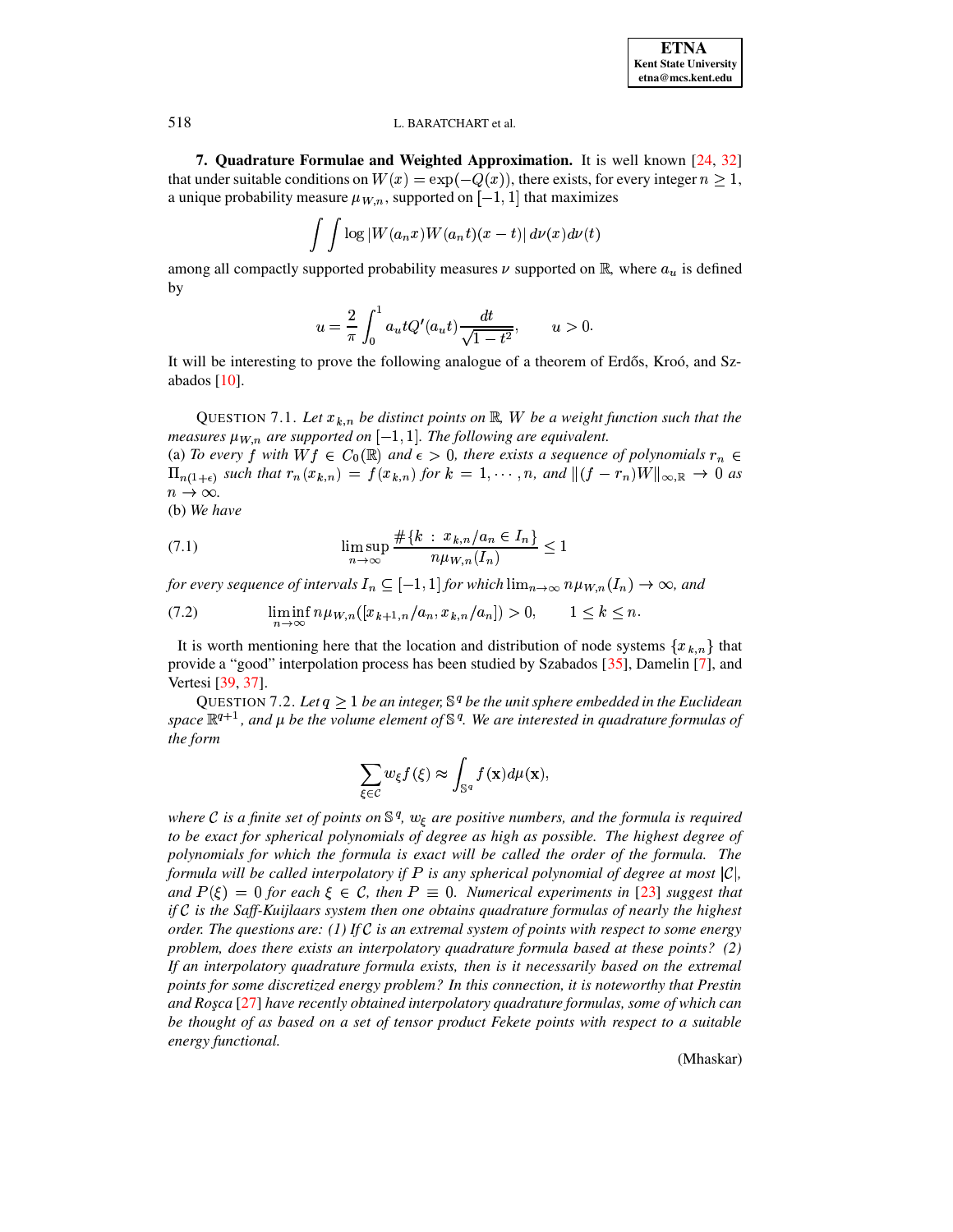## **ETNA Kent State University**  $etna@mcs. kent.edu$

#### **OPEN PROBLEMS**

**8.** Distribution of Primes and a Weighted Energy Problem. Let  $\pi(x)$  be the number of primes not exceeding  $x$ . The celebrated Prime Number Theorem (PNT), suggested by Legendre and Gauss, states that

$$
\pi(x) \sim \frac{x}{\log x} \quad \text{as } x \to \infty.
$$

Chebyshev  $[5]$  made the first important step towards the PNT in 1852, by proving the bounds

$$
0.921 \frac{x}{\log x} \le \pi(x) \le 1.106 \frac{x}{\log x} \quad \text{as } x \to \infty.
$$

Hadamard and de la Vallée Poussin independently proved the Prime Number Theorem in 1896, via establishing that  $\zeta(s)$  does not have zeros on the line  $\{1+it, t \in \mathbb{R}\}\.$  From a different perspective, Gelfond and Schnirelman (see [5, pp. 285-288]) proposed an interesting "elementary" method aimed at producing the PNT with a good error term, in 1936. It used polynomials with integer coefficients and the Chebyshev function  $\psi(x) = \log \text{lcm}(1, \dots, x), x \in \mathbb{N}$ , together with the well known fact that the PNT is equivalent to  $\psi(x) \sim x$  as  $x \to +\infty$ ; see [15]. Later work showed that the original Gelfond-Schnirelman method cannot give a proof of the PNT  $[25, Ch. 10]$ . However, Nair  $[26]$  and Chudnovsky  $[6]$  found a generalization based on an equivalent form of the Prime Number Theorem [15]

(8.1) 
$$
\int_{1}^{x} \psi(t) dt \sim \frac{x^2}{2} \text{ as } x \to +\infty
$$

Using the following weighted version of Vandermonde determinant

<span id="page-8-3"></span><span id="page-8-0"></span>
$$
V_n^w(x_1,\ldots,x_n) := \prod_{i=1}^n w^{n-1}(x_i) \prod_{1 \leq i < j \leq n} (x_i - x_j),
$$

where  $x_i \in [0,1]$  and  $w(x) = (x(1-x))^{\alpha_1}$ ,  $\alpha_1 > 0$ , they obtained the bound

(8.2) 
$$
\int_{1}^{x} \psi(t) dt \ge 0.99035 \frac{x^2}{2} \text{ as } x \to +\infty,
$$

produced by the optimal choice  $\alpha_1 \approx 0.195$ . We developed the ideas of [26] and [6], and established a connection with the weighted capacity  $c_w$  (cf. [32]) of [0, 1] corresponding to the weight  $w$  of the form

<span id="page-8-1"></span>(8.3) 
$$
w(x) = \prod_{i=1}^{k} |Q_{m_i}(x)|^{\alpha_i}, \quad \alpha_i > 0, \ i = 1, \dots, k,
$$

<span id="page-8-2"></span>where  $Q_{m_i}$  is a polynomial with integer coefficients of degree at most  $m_i$ . For  $\alpha := \sum_{i=1}^k \alpha_i m_i$ , we proved  $[28]$  that

(8.4) 
$$
\int_{1}^{x} \psi(t) dt \ge \frac{-2 \log c_w}{4\alpha + 3} \frac{x^2}{2} + O(x \log^2 x) \text{ as } x \to +\infty.
$$

In particular, if  $w(x) = x^{\alpha_1}(1-x)^{\alpha_2}$ ,  $x \in [0,1]$ ,  $\alpha_1 = \alpha_2 = 0.195$ , then  $c_w \approx 0.1045575588$ and  $(8.2)$  holds true.

It is natural to try improving the bound  $(8.2)$  by choosing a weight with a proper combination of factors  $Q_{m_i}(x)$  and exponents  $\alpha_i$ . The most interesting question is, of course, whether one can find a weight  $w(x)$  of the form (8.3) such that

$$
\frac{-2\log c_w}{4\alpha+3} = 1?
$$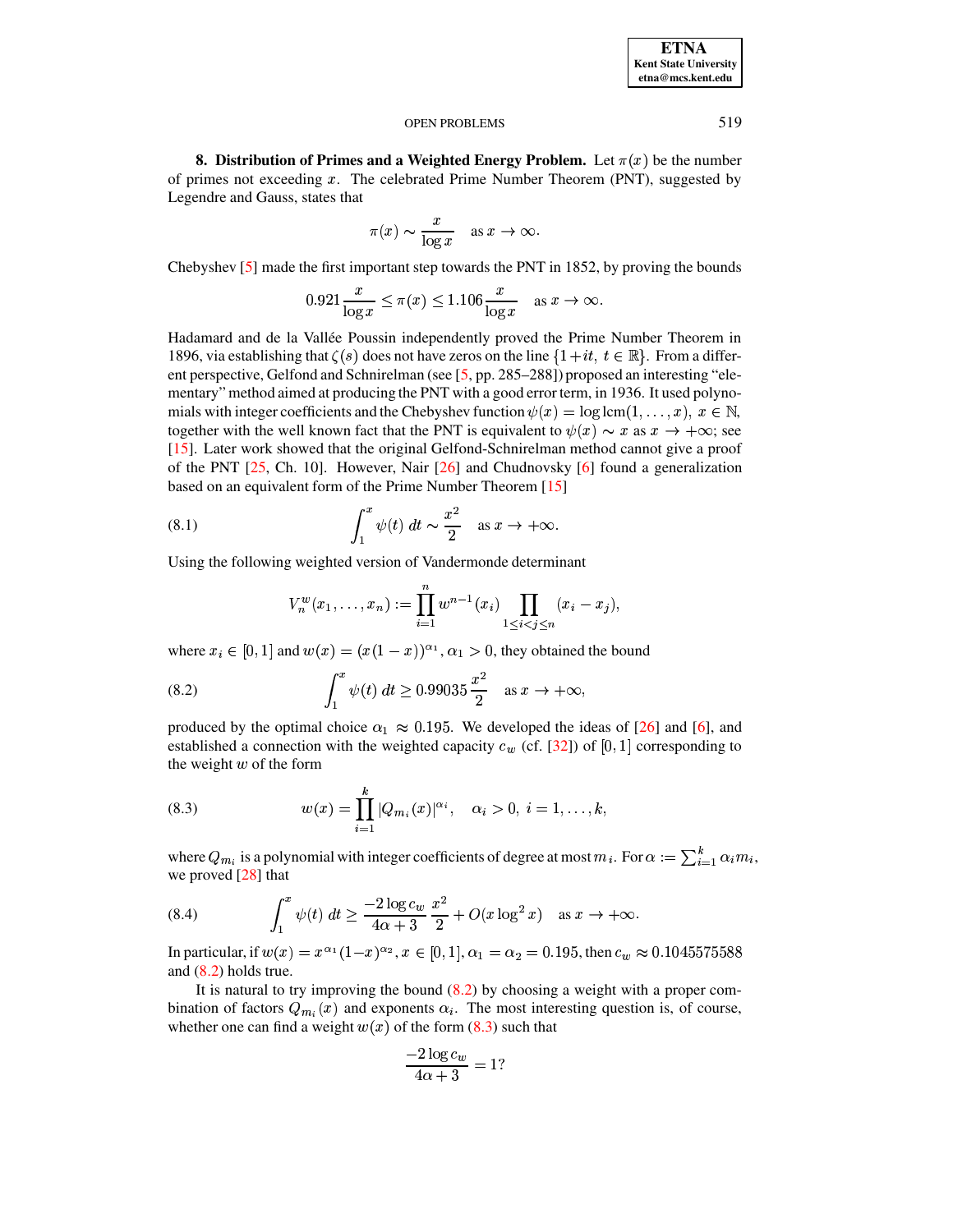It turns out this is impossible to achieve for any *fixed* weight of the type [\(8.3\)](#page-8-1). The reason for such a conclusion transpires from the error term in  $(8.4)$ , which is "too good." Indeed, it is known from Littlewood's theorem that the difference  $\int_1^x \psi(t) dt - x^2/2$  takes both positive and negative values of the amplitude  $cx^{3/2}$ ,  $c > 0$ , infinitely often as  $x \to +\infty$ . This is conveniently written in the notation

<span id="page-9-0"></span>
$$
\int_1^x \psi(t) \, dt - \frac{x^2}{2} = \Omega_{\pm}(x^{3/2}) \quad \text{as } x \to +\infty;
$$

cf. [\[15,](#page-13-22) pp. 91–92]. Hence the correct error term should be of the order  $O(x^{3/2})$ . Relating this to  $(8.1)$  and  $(8.4)$ , we obtain in such an indirect way that

(8.5) 
$$
B(w) := \frac{-2\log c_w}{4\alpha + 3} < 1.
$$

We should also note that if the Riemann hypothesis is true, then

$$
\int_1^x \psi(t) \, dt - \frac{x^2}{2} = O(x^{3/2}) \quad \text{as } x \to +\infty;
$$

see Theorem 30 in [\[15,](#page-13-22) p. 83]. It would be very interesting to find a direct potential theoretic argument explaining [\(8.5\)](#page-9-0). Although [\(8.4\)](#page-8-2) cannot provide a proof of the PNT for a fixed weight  $w$ , this does not preclude the possibility that such a proof can be obtained by finding a *sequence* of weights  $w_n$  with  $B(w_n) \to 1$ , as  $n \to \infty$ . Thus one needs an insight into the nature of such factors, to address the following problem.

QUESTION 8.1. *For*  $w(x)$  as in [\(8.3\)](#page-8-1) and  $\alpha = \sum_{i=1}^{k} \alpha_i m_i$ , find

$$
(8.6) \t\t B := \sup_{w} \frac{-2\log c_w}{4\alpha + 3}.
$$

If  $B = 1$  then find a sequence of weights that gives this value. If  $B < 1$  then investigate *whether is attained for a weight of the form* [\(8.3\)](#page-8-1)*.*

A solution of the minimum weighted energy problem for weights [\(8.3\)](#page-8-1) with real zeros is given in our paper  $[28]$ . Arbitrary weights  $(8.3)$  with complex zeros are considered in  $[29]$ . These papers also contain more background material.

(Pritsker)

## **9. Positivity of the Defining Equation of a Disjoint Union of Disks.**

QUESTION 9.1. Let  $D(a_i, r_i)$ ,  $1 \leq i \leq n$ , be a finite collection of disjoint open disks in *the complex plane. Let*  $Q(z, w) = \prod_{i=1}^{n} [(z - a_i)(\overline{w} - \overline{a_i}) - r_i^2]$  be the polarized form of the *defining function of the union. Prove by elementary means that the matrix*

$$
(-Q(a_i,a_j))_{i,j=1}^n\,
$$

*is positive semi-definite.*

For a more elaborated proof and the relevance of this question, see [\[13\]](#page-13-27).

(Putinar)

# **10. A Conjecture on the Strong Asymptotics of Bergman Orthogonal Polynomials.**

Let G be a bounded simply-connected domain in the complex plane  $\mathcal{C}$ , whose boundary  $L := \partial G$  is a Jordan curve and let  $\{P_n\}_{n=0}^{\infty}$  denote the sequence of *Bergman polynomials* of  $G$ . This is defined as the sequence

$$
P_n(z) = \gamma_n z^n + \cdots, \quad \gamma_n > 0, \quad n = 0, 1, 2, \ldots,
$$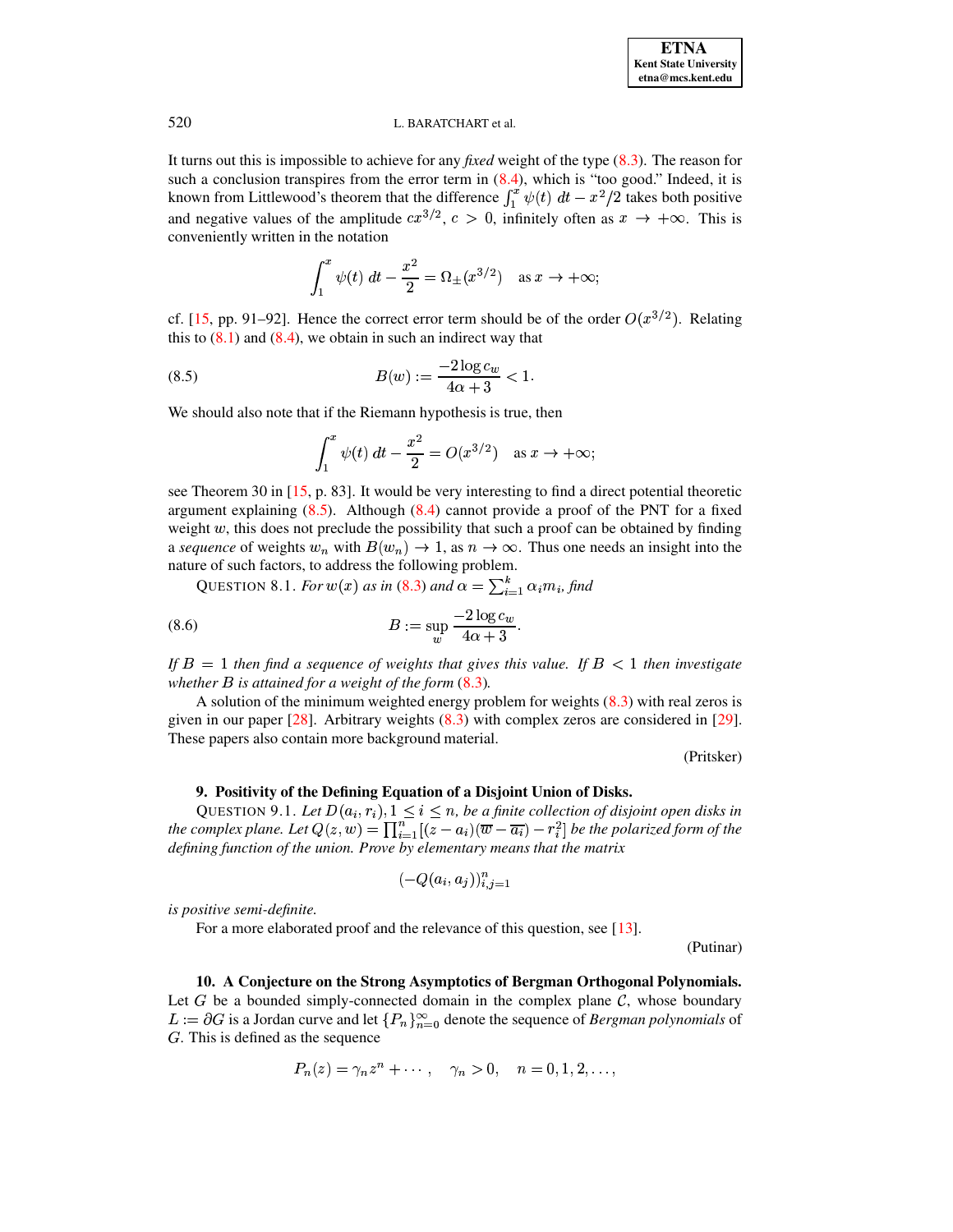#### **OPEN PROBLEMS**

of polynomials that are orthonormal with respect to the inner product

$$
(f,g):=\int_G f(z)\overline{g(z)}dm(z),
$$

where dm stands for the 2-dimensional Lebesgue measure. Also, let  $\Omega := \overline{\mathbb{C}} \setminus \overline{G}$  denote the exterior (in  $\overline{\mathbb{C}}$ ) of  $\overline{G}$ . Then, the *exterior* conformal map  $\Phi$  associated with G is the conformal map  $\Phi : \Omega \to \Delta := \{w : |w| > 1\}$ , normalised so that

$$
\Phi(z) = cz + \mathcal{O}(1), \quad z \to \infty, \quad c > 0.
$$

The constant

$$
\operatorname{cap} L = 1/c,
$$

is called the (logarithmic) capacity of  $L$ .

With respect to the strong asymptotics of the leading coefficient  $\gamma_n$  and of  $P_n(z)$ , for  $z \in \Omega$ , we consider the following two formulas:

$$
\gamma_n = \sqrt{\frac{n+1}{\pi}} \frac{1}{\operatorname{cap} L^{n+1}} \{1 + \alpha_n\},\,
$$

and

$$
P_n(z) = \sqrt{\frac{n+1}{\pi}} \Phi'(z) \Phi^n(z) \{1 + \beta_n\}, \quad z \in \overline{\Omega}.
$$

If the boundary  $L$  of  $G$  is an *analytic* Jordan curve, then a result due to  $T$ . Carleman gives respectively,

$$
\alpha_n = \mathcal{O}(\rho^{2n})
$$
 and  $\beta = \mathcal{O}(\rho^n)$ ,  $n \to \infty$ ,

for some  $\rho$  < 1; see e.g. [11, pp. 12-13]. In the case where L is smooth, typically  $L \in$  $C(p+1, s)$ , where  $p + 1 \in \mathbb{N}$  and  $p + s > \frac{1}{2}$ , then a result of P.K. Suetin (see [34, Thms 1.1] and 1.2]) gives,

$$
\alpha_n = \mathcal{O}\left(\frac{1}{n^{2(p+s)}}\right) \text{ and } \beta_n = \mathcal{O}\left(\frac{\log n}{n^{p+s}}\right), \quad n \to \infty.
$$

Apart from the above very important results, we haven't been able to find, in the relevant literature, any similar result concerning the behaviour of the two sequences  $\{\alpha_n\}$  and  $\{\beta_n\}$ , associated with more general Jordan curves.

Accordingly, our conjecture is concerned with boundary curves that encountered very frequently in the applications, namely with piecewise analytic Jordan curves. It is based on certain theoretical results and strong numerical evidence and can be stated as follows.

CONJECTURE 10.1. Assume that the boundary  $L$  of  $G$  is a piecewise analytic Jordan curve without cusps. Then,

$$
\gamma_n = \sqrt{\frac{n+1}{\pi}} \frac{1}{\operatorname{cap} L^{n+1}} \left\{ 1 + \mathcal{O}\left(\frac{1}{n^2}\right) \right\}, \quad n \to \infty,
$$

and

$$
P_n(z)=\sqrt{\frac{n+1}{\pi}}\Phi'(z)\Phi^n(z)\ \{1+\mathcal O\left(\frac{1}{n}\right)\},\quad z\in\Omega,\quad n\to\infty.
$$

(Stylianopoulos)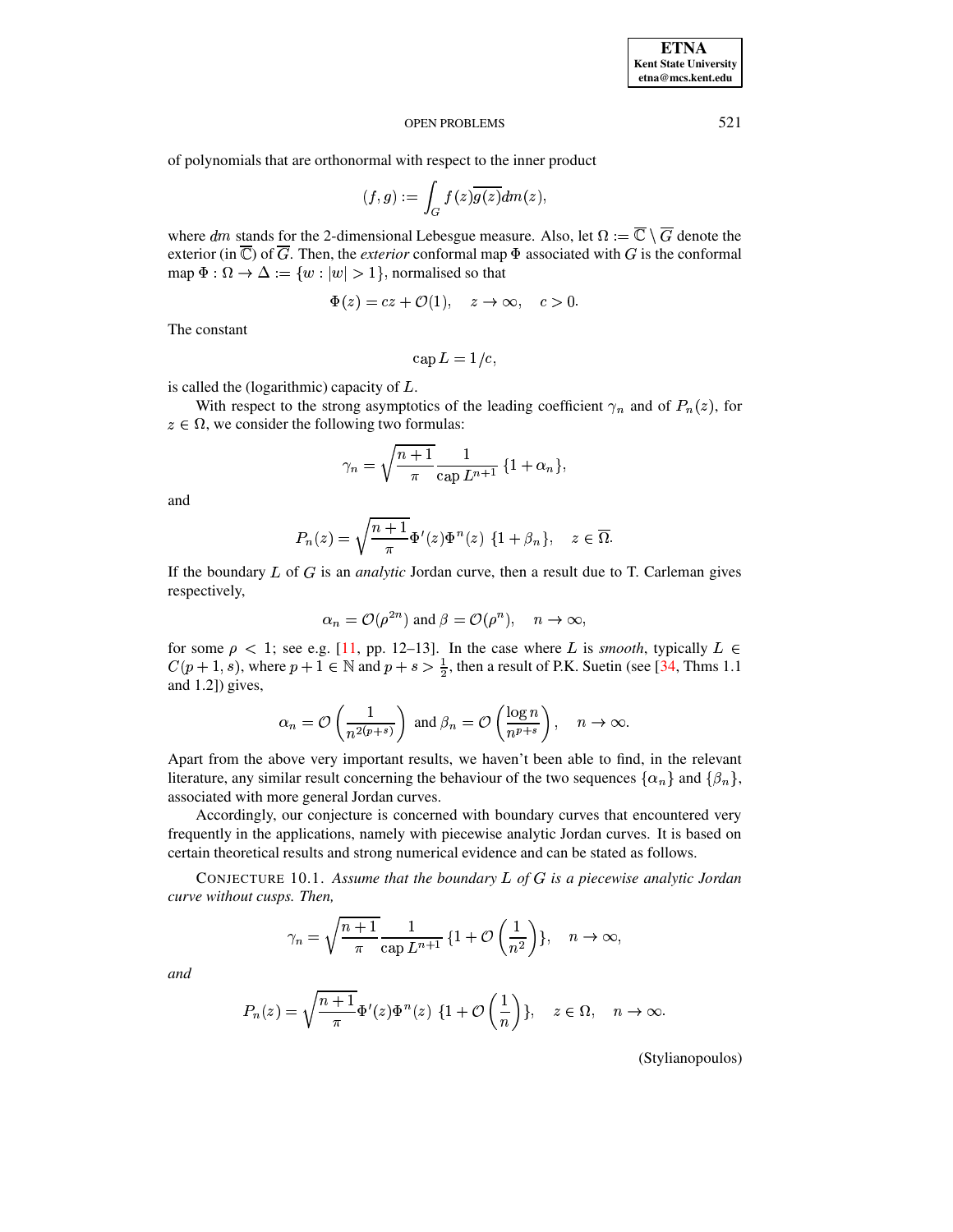11. Weighted Polynomial Approximation and Equilibrium Measures. Let  $w = e^{-Q}$ be a weight on  $[-1, 1]$ ,  $\mu_w$  the associated equilibrium measure and v its density (wherever exists) with respect to linear measure. A. B. J. Kuijlaars showed that if  $v(t) \sim |t|^{-a}$  with some  $a > 0$  and if  $w^n P_n \to f$  uniformly on  $[-1, 1]$  with some sequence  $\{P_n\}$  of polynomials of degree  $n = 1, 2, \dots$ , then f must vanish at 0. Show this if only  $v(t) \ge c|t|^{-a}$  is true.

Since the conference there has been some progress: My student Péter Varjú has proved a theorem that includes the solution as a special case [38]. Call a measure  $\mu$  smooth on the interval  $(a, b)$  if for every  $\varepsilon > 0$  there is a  $\delta > 0$  such that for any two adjacent subintervals  $I, J \subset (a, b)$  of equal length smaller than  $\delta$  we have

$$
\frac{1}{1+\varepsilon} \le \frac{\mu(I)}{\mu(J)} \le 1+\varepsilon.
$$

THEOREM 11.1. If  $w^n P_n \to f$  uniformly on  $[-1, 1]$  with some sequence  $\{P_n\}$  of polynomials of degree  $n = 1, 2, \ldots$  and  $f(0) \neq 0$ , then  $\mu_w$  is smooth on some interval around  $\Omega$ 

This rules out a  $v(t) \ge c|t|^{-a}$  behavior for the density (as well as a  $v(t) \le c|t|^a$  behavior) if approximation is possible for a function that is not zero at 0. Based on these, it is easy to construct a w such that v is positive at all  $x \in [-1,1]$ , but no nonzero function can be uniformly approximated by  $w^n P_n$ .

The converse is also true under some mild additional conditions (without any additional condition the converse is not true). To this end call a measure  $\mu$  doubling on the interval [a, b], if there is a constant M such that for any two adjacent subintervals I, J of [a, b] of equal length we have

$$
\frac{1}{M} \le \frac{\mu(I)}{\mu(J)} \le M.
$$

We say that  $\mu$  has a positive lower bound on the interval  $(a, b)$  if there is a  $c > 0$  such that  $d\mu(t)/dt \geq c$  on  $(a, b)$ .

THEOREM 11.2. Suppose that  $\mu_w$  is smooth on some interval  $(-\delta, \delta)$ , and either of the following two conditions is true:

a) supp $(\mu_w)$  can be written as the union of finitely many intervals  $J_k$ , and the restriction of  $\mu_w$  to each  $J_k$  is a doubling measure on  $J_k$ ,

b)  $\mu_w$  has a positive lower bound in  $(-\delta, \delta)$ .

Then any continuous f that vanishes outside  $(-\delta, \delta)$  is the uniform limit of some sequence of weighted polynomials  $w^n P_n$ .

For the proofs of these theorems, see [38].

(Totik)

12. Generalized Translation Operator on the Simplex. The generalized translation operator,  $T^{\kappa}_{\theta}$ , for the weight function

$$
W_{\kappa}(x) = x_1^{\kappa_1} \cdots x_d^{\kappa_d} (1 - |x|_1)^{\kappa_d}, \qquad |x|_1 = (1 - x_1 - \cdots - x_d),
$$

on the simplex  $T^d = \{x : x_1 \ge 0, ..., x_d \ge 0, 1 - |x|_1 \ge 0\}$  is defined in [41]. For  $f \in L^2(W_\kappa, T^d)$ , the operator  $T_\theta^\kappa$  has the orthogonal expansion

$$
T_{\theta}^{\kappa} f(x) \sim \sum_{k=0}^{\infty} \frac{P_k^{(\lambda - 1/2, -1/2)}(\cos 2\theta)}{P_k^{(\lambda - 1/2, -1/2)}(1)} \operatorname{proj}_n f(x),
$$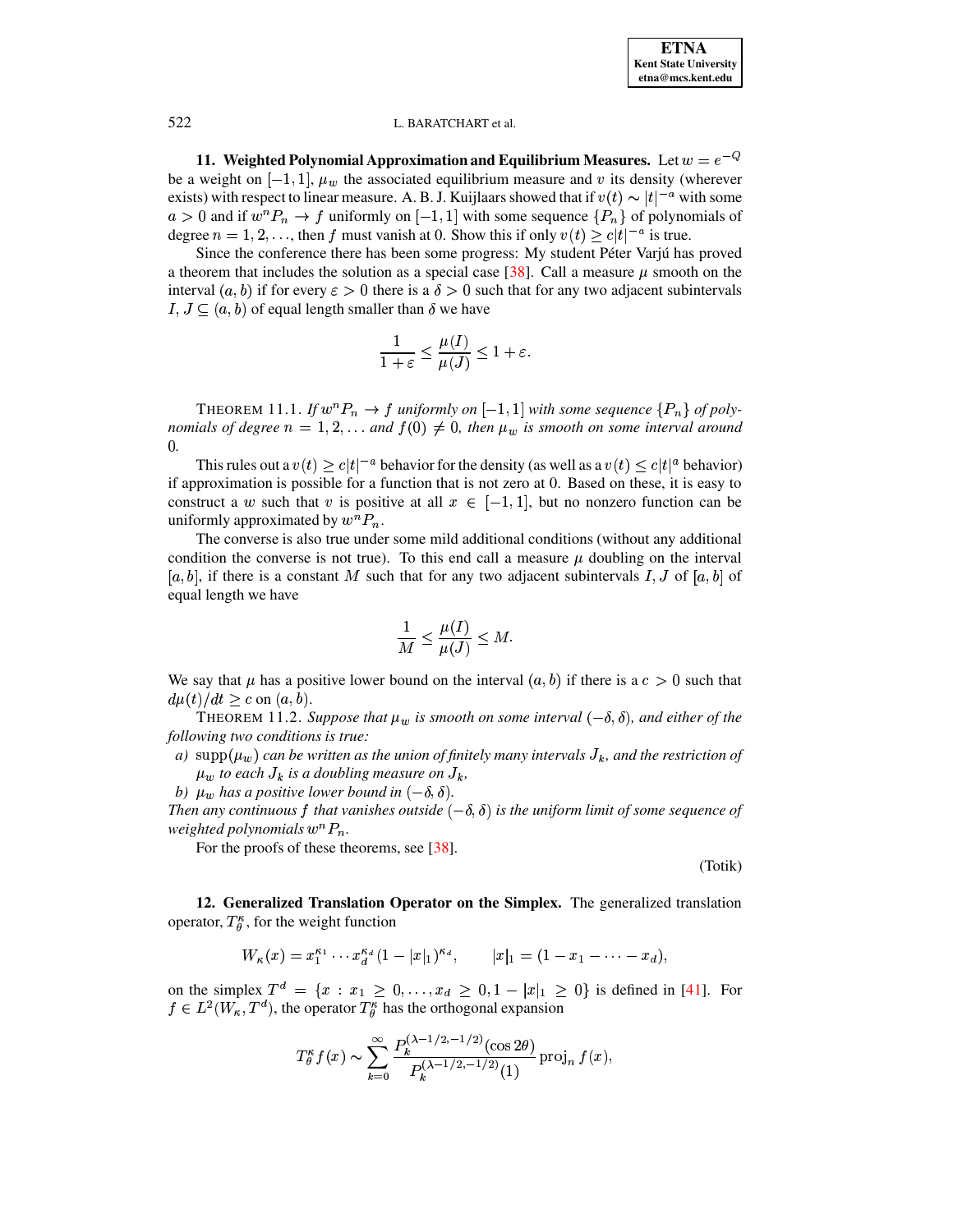**ETNA Kent State University** etna@mcs.kent.edu

### **OPEN PROBLEMS**

where  $\lambda = \sum_{i=1}^{d+1} \kappa_i + (d-1)/2$  and  $\text{proj}_n$  denotes the projection operator from  $L^2(W_\kappa, T^d)$ onto  $\Pi_n^d$ , the space of polynomials of degree at most n in d variables. This operator is used to define a modulus of smoothness in  $[41]$ , which leads to a characterization of the weighted best approximation by polynomials (the direct and the inverse theorems) on  $T^d$  [42].

The operator  $T^{\kappa}_{\theta}$  is associated with a corresponding one for the weight function

$$
U_{\kappa}(x) := |x_1|^{2\kappa_1} \dots |x_d|^{2\kappa_d} (1 - \|x\|^2)^{\kappa_{d+1} - 1/2}
$$

on the unit ball  $B^d = \{x \in \mathbb{R}^d : ||x||^2 \le 1\}$ , which in turn is associated to the weighted spherical means for the weight function  $h_{\kappa}^2(x) = \prod_{i=1}^{d+1} |x_i|^{2\kappa_i}$  on the unit sphere  $S^d$  [40].<br>In the case of the classical weight function  $U_{\mu}(x) = (1 - ||x||^2)^{\mu - 1/2}$  on the unit ball, an integral formula is found for the generalized translation operator  $[42]$ . The formula takes the form

$$
T^{\mu}_{\theta}f(x) = A_{\mu} \int_{B^d} f\left(\cos\theta x + \sin\theta \, sD(x)U^T(x)\right) (1 - \|s\|^2)^{\mu-1} ds,
$$

where  $D(x) = \text{diag}\{\sqrt{1-\|x\|^2}, 1, \ldots, 1\}$  is a diagonal matrix,  $U(x)$  is a unitary matrix whose first column is  $x/||x||$  and  $A_\mu$  is a constant ( $s \in \mathbb{R}^d$  is taken as a row vector). For  $d = 1$ , this becomes the classical generalized translation operator

$$
T_s f(t) = b_{\lambda - 1/2} \int_{-1}^1 f\left(st + u\sqrt{1 - s^2}\sqrt{1 - t^2}\right) (1 - u^2)^{\lambda - 1} du
$$

for the weight function  $w_{\lambda}(t) = (1 - t^2)^{\lambda - 1/2}$  on [-1, 1].

The open question calls for an integral formula for the generalized translation operator with respect to the weight function  $W_{\kappa}$  on the simplex. The definition of  $T_{a}^{\kappa}$  is given implicitly by an integral relation in [41], relying on the intertwining operator  $V_{\kappa}$  of Dunkl's operators for  $h_{\kappa}^{2}(x)$  given above. For this  $h_{\kappa}$ , the operator  $V_{\kappa}$  is an explicit integral transform, which suggests that an integral formula for  $T^{\kappa}_{\theta}$  should exist.

 $(Xu)$ 

### **REFERENCES**

- <span id="page-12-2"></span><span id="page-12-0"></span>[1] M. ALFARO, A. MARTÍNEZ-FINKELSHTEIN, AND M. L. REZOLA, Asymptotic properties of balanced extremal Sobolev polynomials: coherent case, J. Approx. Theory, 100 (1999), pp. 44-59.
- [2] B. BECKERMANN, A. MARTÍNEZ-FINKELSHTEIN, E. A. RAKHMANOV, AND F. WIELONSKY, Asymptotic upper bounds for the entropy of orthogonal polynomials in the Szegő class, J. Math. Physics, 45 (2004), pp. 4239-4254.
- <span id="page-12-4"></span>[3] V. BUYAROV, J. S. DEHESA, A. MARTÍNEZ-FINKELSHTEIN, AND E. B. SAFF, Asymptotics of the information entropy for Jacobi and Laguerre polynomials with varying weights, J. Approx. Theory, 99  $(1999)$ , pp. 153-166.
- <span id="page-12-3"></span>[4] V. BUYAROV, J. S. DEHESA, A. MARTÍNEZ-FINKELSHTEIN, AND J. SÁNCHEZ-LARA, Computation of the entropy of polynomials orthogonal on an interval, SIAM J. Sci. Comput., 26 (2004), pp. 488-509.
- <span id="page-12-7"></span><span id="page-12-6"></span>[5] P. L. CHEBYSHEV, Collected Works, Vol. 1, (in Russian), Akad. Nauk SSSR, Moscow, 1944.
- [6] G. V. CHUDNOVSKY, Number theoretic applications of polynomials with rational coefficients defined by extremality conditions, Arithmetic and Geometry, Vol. I, M. Artin and J. Tate, eds., Birkhäuser, Boston, 1983, pp. 61-105.
- <span id="page-12-5"></span>[7] S. B. DAMELIN, The asymptotic distribution of general interpolation arrays for exponential weights, Electron. Trans. Numer. Anal., 13 (2002), pp. 12-21,

.math  $-21.dir/pp12-21.html$  $\mathcal{p}$ pp12

<span id="page-12-1"></span>[8] J. S. DEHESA, W. VAN ASSCHE, AND R. J. YÁÑEZ, Information entropy of classical orthogonal polynomials and their application to the harmonic oscillator and Coulomb potentials, Methods Appl. Anal., 4 (1997), pp. 91-110.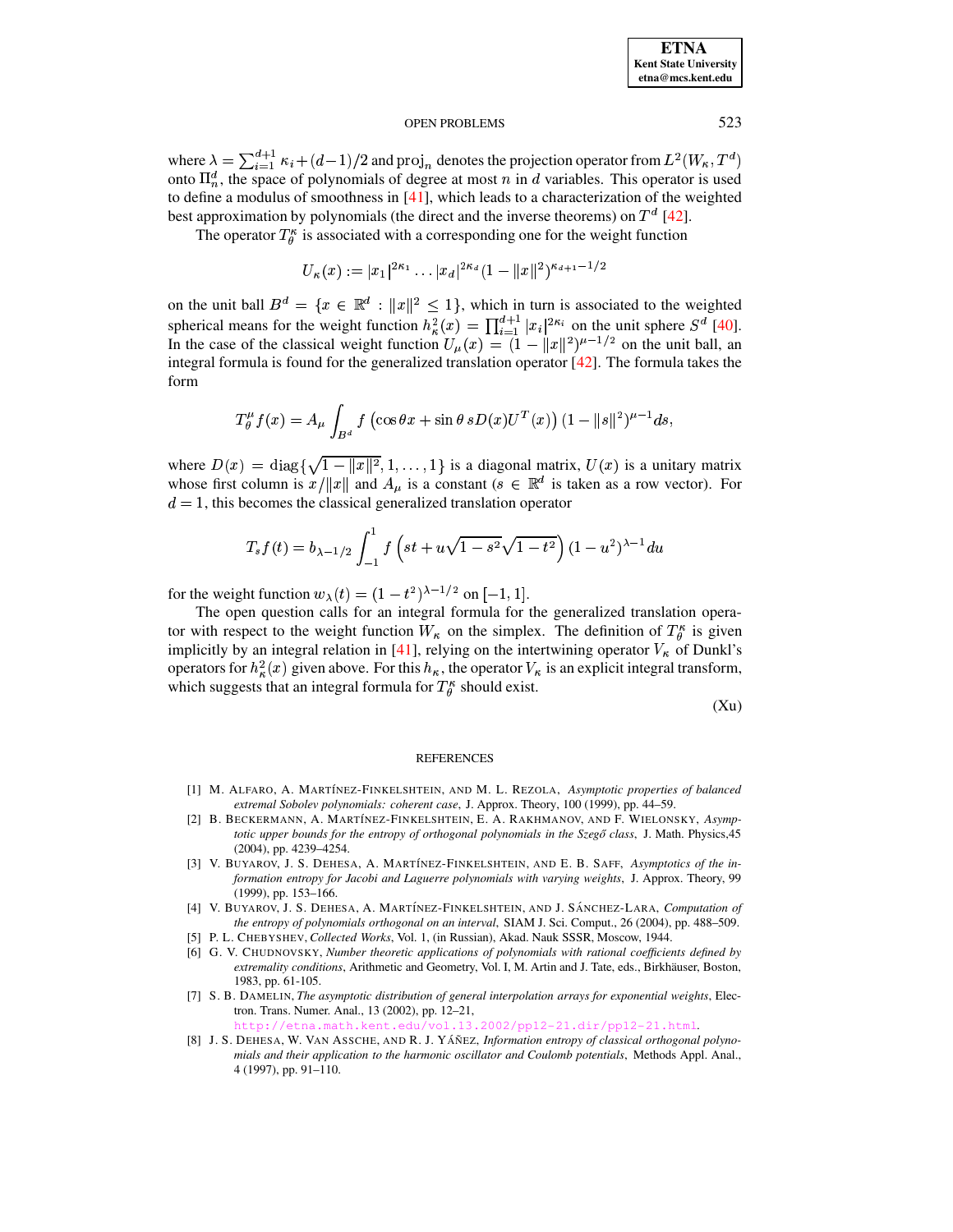- [9] A. DURAN AND E. B. SAFF, *Zero location for nonstandard orthogonal polynomials*, J. Approx. Theory, 113 (2001), pp. 127–141.
- <span id="page-13-16"></span>[10] P. ERDO˝ S, A. KROO´ , AND J. SZABADOS, *On convergent interpolatory polynomials*, J. Approx. Theory, 58 (1989), pp. 232–241.
- <span id="page-13-28"></span><span id="page-13-9"></span>[11] D. GAIER, *Lectures on Complex Approximation*, translated from German by Renate McLaughlin, Birkhäuser Boston Inc., Boston, MA, 1987.
- [12] W. GAUTSCHI AND A. B. J. KUIJLAARS, *Zeros and critical points of Sobolev orthogonal polynomials*, J. Approx. Theory, 91 (1997), pp. 117–137.
- <span id="page-13-27"></span><span id="page-13-1"></span>[13] B. GUSTAFSSON AND M. PUTINAR, *Linear analysis of quadrature domains. IV*, in Quadrature domains and their applications, Oper. Theory Adv. Appl., 156, Birkhäuser, Basel, 2005, pp. 173–194.
- <span id="page-13-22"></span>[14] E. HEINE, *Handbuch der Kugelfunctionen*, Vol. II, 2nd edition, G. Reimer, ed., Berlin, 1878.
- [15] A. E. INGHAM, *The Distribution of Prime Numbers*, Cambridge University Press, London, 1932.
- <span id="page-13-6"></span><span id="page-13-5"></span>[16] G. LO´ PEZ AND H. PIJEIRA, *Zero location and* 4 *root asymptotics of Sobolev orthogonal polynomials*, J. Approx. Theory, 99 (1999), pp. 30–43.
- <span id="page-13-11"></span>[17] G. LO´ PEZ, F. MARCELLA´ N, AND W. VAN ASSCHE, *Relative asymptotics for polynomials orthogonal with respect to a discrete Sobolev inner product*, Constr. Approx., 11 (1995), pp. 107–137.
- <span id="page-13-3"></span>[18] E. LEVIN AND D. S. LUBINSKY, *Asymptotics for entropy integrals associated with exponential weights*, J. Comput. Appl. Math., 156 (2003), pp. 265–283.
- [19] A. MART´INEZ-FINKELSHTEI AND E.B. SAFF, *Asymptotic properties of Heine-Stieltjes and Van Vleck polynomials*, J. Approx. Theory, 118 (2002), pp. 131–151.
- <span id="page-13-7"></span>[20] A. MART´INEZ-FINKELSHTEIN, *Bernstein-Szego'˝ s theorem for Sobolev orthogonal polynomials*, Constr. Approx., 16 (2000), pp. 73–84.
- <span id="page-13-13"></span><span id="page-13-8"></span>[21] A. MART´INEZ-FINKELSHTEIN, *Analytic aspects of Sobolev orthogonal polynomials revisited*, J. Comput. Appl. Math., 127 (2001), pp. 255–266.
- [22] A. MARTÍNEZ-FINKELSHTEIN, AND J. SÁNCHEZ-LARA, Shannon entropy of symmetric Pollaczek poly*nomials*, preprint math.CA/0504250, 2005.
- <span id="page-13-20"></span>[23] H. N. MHASKAR, F. J. NARCOWICH, AND J. D. WARD, *On the representation of band-dominant functions on the sphere using finitely many bits*, Adv. Comput. Math., 21 (2004), pp. 127–146...
- <span id="page-13-14"></span>[24] H. N. MHASKAR AND E. B. SAFF, *Where does the sup norm of a weighted polynomial live? (A generalization of incomplete polynomials)*, Constr. Approx., 1 (1985), pp. 71–91.
- <span id="page-13-23"></span>[25] H. L. MONTGOMERY, *Ten Lectures on the Interface Between Analytic Number Theory and Harmonic Analysis*, CBMS, Vol. 84, Amer. Math. Soc., Providence, RI, 1994.
- <span id="page-13-24"></span><span id="page-13-21"></span>[26] M. NAIR, *A new method in elementary prime number theory*, J. London Math. Soc., 25 (1982), pp. 385-391.
- <span id="page-13-25"></span>[27] J. PRESTIN AND D. ROS¸CA, *On some cubature formulas on the sphere*, 2005, J. Approx. Theory, to appear.
- [28] I. E. PRITSKER, *The Gelfond-Schnirelman method in prime number theory*, Canad. J. Math., 57 (2005), pp. 1080–1101.
- <span id="page-13-26"></span>[29] I. E. PRITSKER, *Distribution of primes and a weighted energy problem*, Electr. Trans. Numer. Anal., 25 (2006), pp. 259–277,

kent.edu/vol.25.2006/pp259-277.dir/pp259-277.html

- <span id="page-13-12"></span>[30] E. A. RAKHMANOV, *On the asymptotics of the ratio of orthogonal polynomials*, Math. USSR Sb., 32 (1977), pp. 199–213.
- <span id="page-13-0"></span>[31] A. RONVEAUX, *Heun's differential equations*, The Clarendon Press Oxford University Press, New York, 1995.
- <span id="page-13-15"></span><span id="page-13-4"></span>[32] E. B. SAFF AND V. TOTIK, *Logarithmic Potentials with External Fields*, Springer-Verlag, Berlin, 1997.
- [33] H. STAHL, *Extremal domains associated with an analytic function. I, II*, Complex Var. Theory Appl., 4 (1985) pp. 311–324, pp. 325–338.
- <span id="page-13-29"></span>[34] P. K. SUETIN, *Polynomials orthogonal over a region and Bieberbach polynomials*, in Proceedings of the Steklov Institute of Mathematics, No. 100 (1971), translated from Russian by R. P. Boas, Amer. Math. Soc., Providence, RI, 1974.
- <span id="page-13-17"></span>[35] J. SZABADOS, *Where are the nodes of "good" interpolation polynomials on the real line?*, J. Approx. Theory, 103 (2000), pp. 357–359.
- <span id="page-13-2"></span>[36] G. SzEGŐ, *Orthogonal Polynomials*, Amer. Math. Soc. Colloq. Publ., Vol. 23, Amer. Math. Soc., Providence, RI, 4th edition, 1975.
- <span id="page-13-19"></span>[37] L. SZILI AND P. VE´ RTESI, *An Erdos-type ˝ convergence process in weighted interpolation, II, Exponential weights on*  $[-1, 1]$ , Acta Math. Hungar., 98 (2003), pp. 129–162.
- <span id="page-13-30"></span><span id="page-13-18"></span>[38] P. VARJU´ AND V. TOTIK, *Smooth equilibrium measures and approximation*, 2005, Adv. Math., to appear.
- [39] P. VÉRTESI, An Erdős-type convergence process in weighted interpolation, I, Freud-type weights, Acta Math. Hungar., 91 (2001), pp. 195–215.
- <span id="page-13-33"></span>[40] Y. XU, *Weighted approximation of functions on the unit sphere*, Const. Approx., 21 (2005), pp. 1–28.
- <span id="page-13-32"></span><span id="page-13-31"></span>[41] Y. XU, *Almost Everywhere Convergence of orthogonal expansion of several variables*, Const. Approx., 22 (2005), pp. 67–93.
- [42] Y. XU, *Generalized translation operator and approximation in several variables*, J. Comp. Appl. Math.,

<span id="page-13-10"></span>